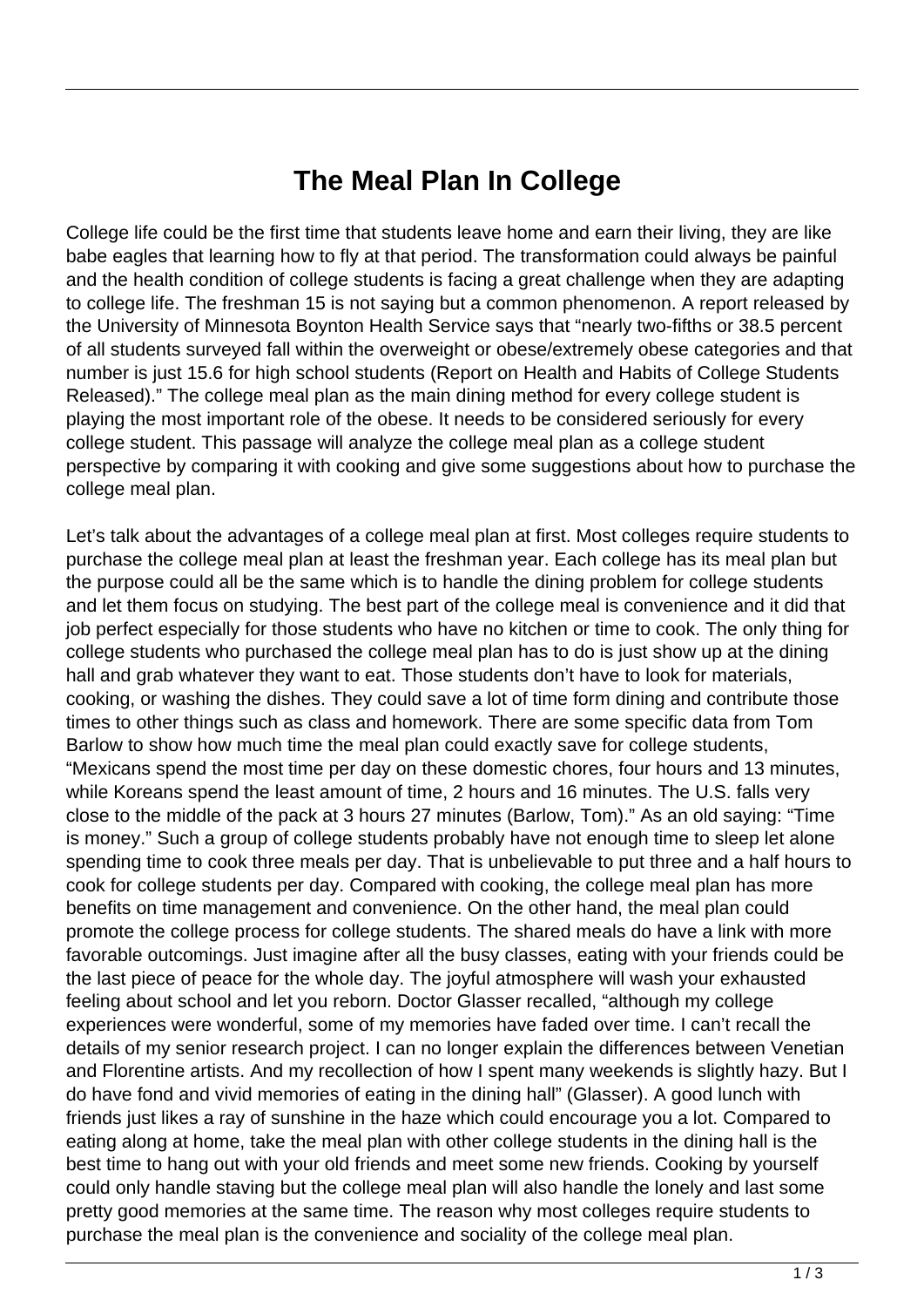The college meal plan is not perfect at all. let's talk about the disadvantages of it. The first one could be the high cost of the college meal plan. According to the data from Hechinger Report, "The average college or university charges around \$4,500 per year for a meal plan, with many schools charging much more(Dining Costs Eating up College Students' Budget)." With smart budgeting, cooking meals instead could cost half as much, or even less. The money gap makes the college meal reconsidered for many families. For instance, Bill Fay who is focusing on debt in his entire life suggests doing not purchase the meal plan. He mentioned that; "the average meal costs \$4.25 to make (College Meal Plans: How to Choose & Use the Right Plan)." One meal of Foy hall at Auburn University will be at least \$12.50, that's almost 3 times more than cooking. The college meal plan is not a good idea for the students who want to cut down their college costs. The wastage is always a hot potato for the college meal plan. Most colleges take the buffet as the official meal plan but it will cause food wastage easily. A study took place by doctors in the Midwest in 2011 with almost 600 university students as participants had a conclusion about the food wastage in the college dining hall, "The study found that more than 57 grams of food were wasted per tray (Haneklau)." The oversize tray is like a physical hint to force you to fill it with more foods that beyond your appetite. Those foods will be wasted without any doubt. The wasted foods will cause billions of financial loss, let alone there are still countless people are suffering hunger worldwide even at this moment. Cooking does not have the food wastage problem at all. You can control the number of materials by yourself and save the uneaten foods for the next meal. The food wastage in the college dining hall is unbelievable and needs to be solved badly. The last but not least disadvantage of the college meal plan is the flexibility. If you choose to cook by yourself that you could make your menu; making decisions about the dining time; select the materials as you wish. But if you purchase a meal plan, those things are all be done by the dining hall and you will know nothing of them. The only thing you could only eat whatever the dining hall provided or just complain about it. The meal plan is not specifically made for one college student but for everybody. They can not run the risk of please one audience but lost the others. But if you choose to be your own chef, you can have whatever you want and make a crystal clear burden sheet by yourself. That sounds so exciting, isn't it? The disadvantages of the college meal plan are as shining as the advantages. The price, food wastage, and flexibility of it are all considered as lows.

In a conclusion, the college meal plan is doing a great job of saving time and promote the college process for college students. But on the other side, the college meal plan will cost more money than cooking, causing food wastage easily and not flexible enough. The advantages and disadvantages make college students struggling with the college meal plan. Anyway, The flaws do not detract from the jade's essential beauty. The college meal plan is still playing a significate role in students' life. The best method for college students is purchasing the college meal plan at the beginning of college life. Use the first year to accommodate the time spending on cooking each time and meet some new friends. Cook by yourself for the rest of your college life to save money and have a flexible menu. Take the first year as a smooth buffer from high school to college will reduce the pain about the transfer effectually. Once you have already felt comfortable about college life that cancels the college meal plan and cooks by yourself is a good option.

## **Work Cite**

1. Barlow, Tom. "Americans Cook the Least, Eat the Fastest." Forbes, Forbes Magazine, 9 Aug. 2011, https://www.forbes.com/sites/tombarlow/2011/04/15/americans-cook-the